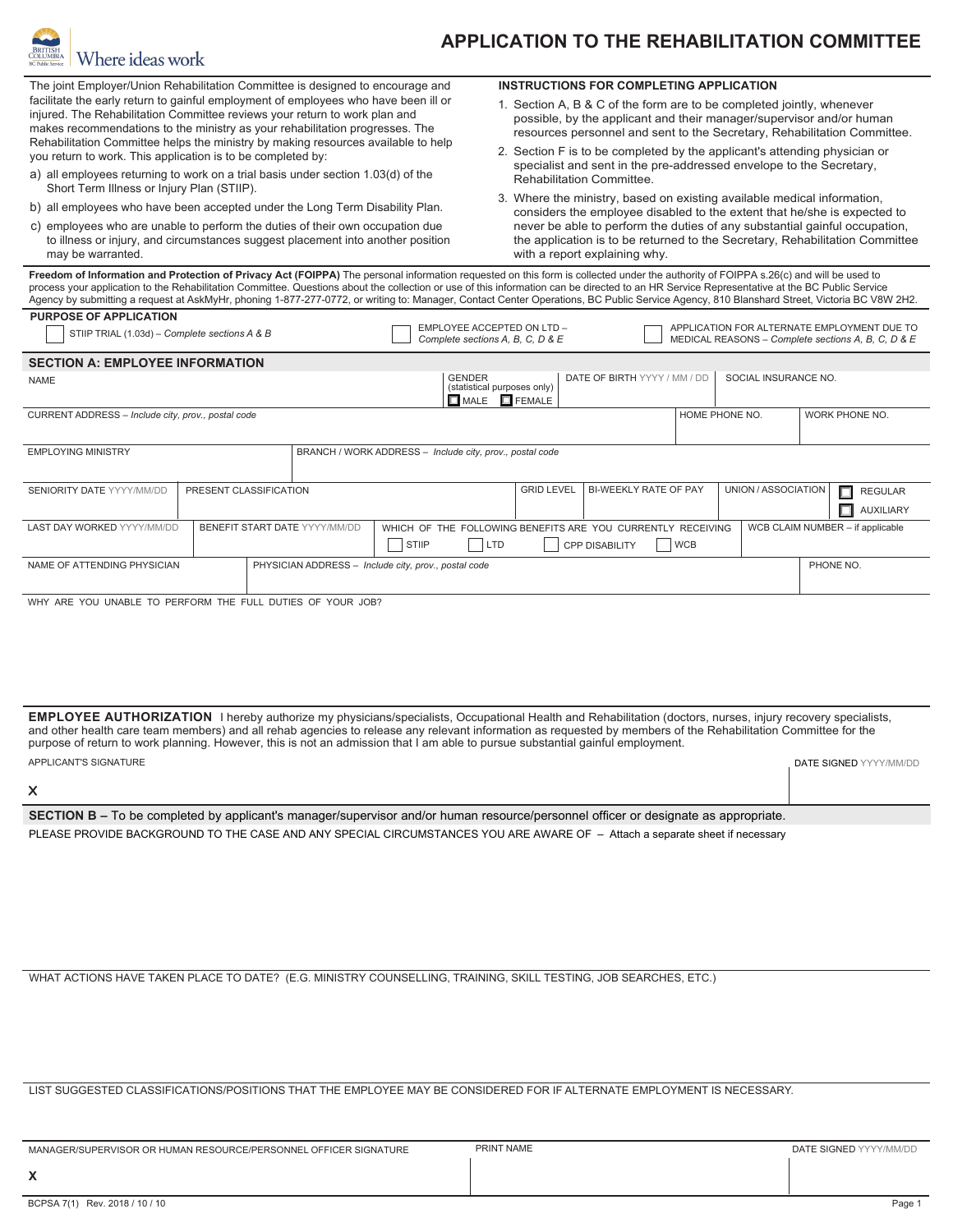PREVIOUS JOB EXPERIENCE – INCLUDE DATES AND A BRIEF DESCRIPTION OF DUTIES

## OTHER EMPLOYMENT INTERESTS

OTHER INTERESTS AND HOBBIES

| LIST CLASS(ES) OF VALID DRIVER LICENCE                                                                                                                                                                    | <b>LICENCE RESTRICTIONS</b> |                     |                                    |                                    |                                                    |                        |           |  |
|-----------------------------------------------------------------------------------------------------------------------------------------------------------------------------------------------------------|-----------------------------|---------------------|------------------------------------|------------------------------------|----------------------------------------------------|------------------------|-----------|--|
| <b>ADDITIONAL EDUCATION &amp; TRAINING</b><br>Describe secondary, post secondary, courses and training.<br>Start with highest level achieved and specify the degrees, certificates or diplomas completed. |                             |                     |                                    |                                    |                                                    | $(\vee)$<br>Completed? |           |  |
| NAME OF INSTITUTION OR ORGANIZATION                                                                                                                                                                       | <b>LOCATION</b>             | DATES OF ATTENDANCE |                                    | AREA OF STUDY / COURSE             | <b>GRADE / CERTIFICATION /</b><br>DIPLOMA / DEGREE | <b>YES</b>             | <b>NO</b> |  |
|                                                                                                                                                                                                           |                             |                     |                                    |                                    |                                                    |                        |           |  |
|                                                                                                                                                                                                           |                             |                     |                                    |                                    |                                                    |                        |           |  |
|                                                                                                                                                                                                           |                             |                     |                                    |                                    |                                                    |                        |           |  |
|                                                                                                                                                                                                           |                             |                     |                                    |                                    |                                                    |                        |           |  |
|                                                                                                                                                                                                           |                             |                     |                                    |                                    |                                                    |                        |           |  |
| <b>SKILLS/EXPERIENCE</b><br>Check $(\vee)$ areas of skills / experience.                                                                                                                                  |                             |                     |                                    |                                    |                                                    |                        |           |  |
| <b>TYPING WPM</b>                                                                                                                                                                                         | CALCULATOR                  |                     |                                    |                                    |                                                    |                        |           |  |
| <b>DATA ENTRY</b>                                                                                                                                                                                         | <b>CASHIER</b>              |                     | COMPUTER SYSTEM SOFTWARE - specify |                                    |                                                    |                        |           |  |
| <b>DICTATING EQUIPMENT</b>                                                                                                                                                                                | ACCOUNTS (AR/AP)            |                     |                                    | COMPUTER SYSTEM HARDWARE - specify |                                                    |                        |           |  |
| <b>SWITCHBOARD</b>                                                                                                                                                                                        | PAYROLL                     |                     |                                    |                                    |                                                    |                        |           |  |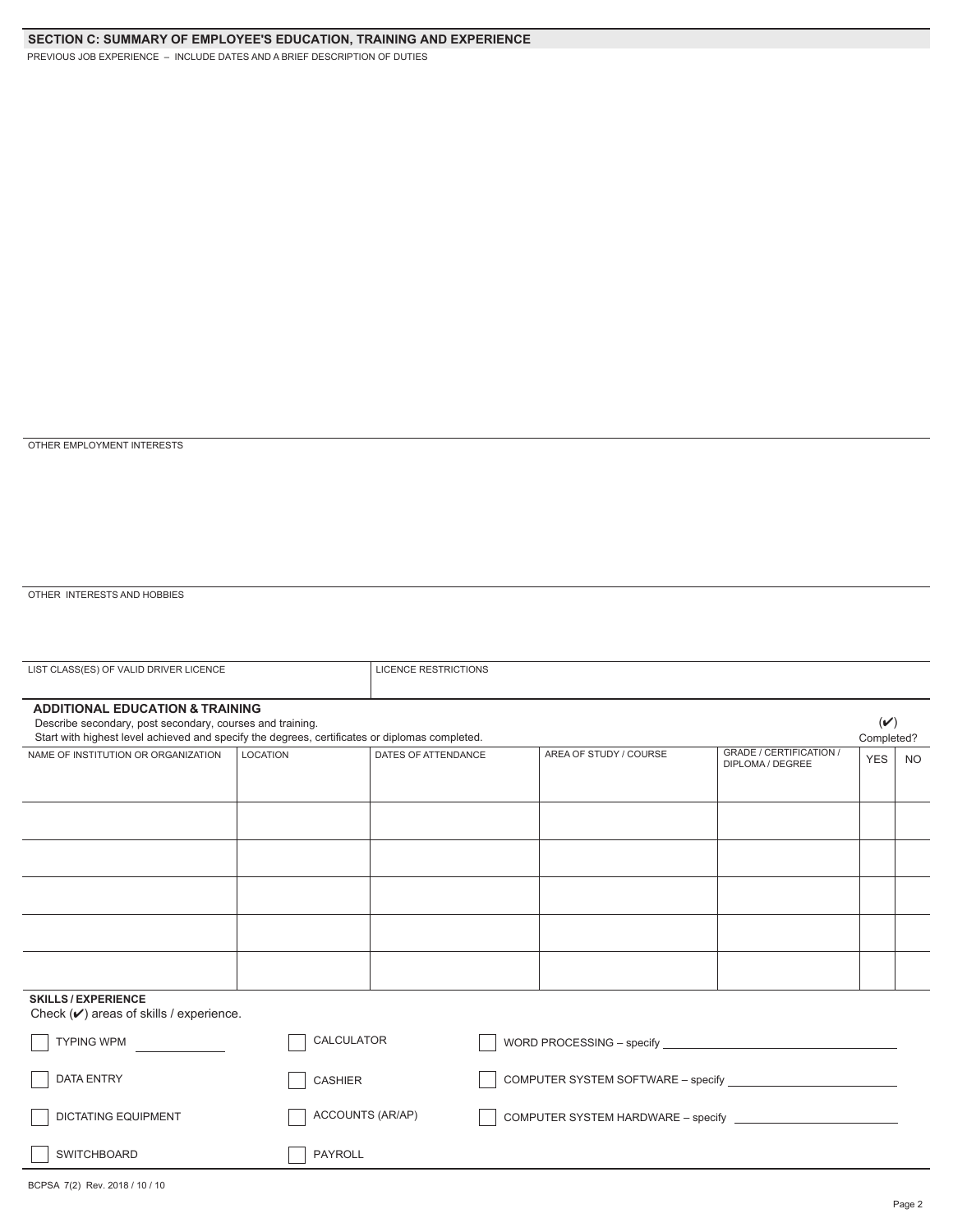| SECTION D: JOB INFORMATION SUMMARY - To be completed by applicant's manager/supervisor and/or human resource/personnel officer or designate as appropriate.<br>EMPLOYEE'S JOB TITLE |                                                            |               |                           | <b>YEARS</b>                                                      | HOW LONG HAS THE EMPLOYEE WORKED IN THIS POSITION<br><b>MONTHS</b> |
|-------------------------------------------------------------------------------------------------------------------------------------------------------------------------------------|------------------------------------------------------------|---------------|---------------------------|-------------------------------------------------------------------|--------------------------------------------------------------------|
| LIST THE DUTIES IN THIS JOB AND THE PERCENTAGE OF TIME EACH TAKES PER WEEK - Attach an additional sheet if required                                                                 |                                                            |               |                           |                                                                   |                                                                    |
| <b>DUTIES</b>                                                                                                                                                                       | PERCENTAGE OF TIME                                         | <b>DUTIES</b> |                           |                                                                   | PERCENTAGE OF TIME                                                 |
|                                                                                                                                                                                     |                                                            |               |                           |                                                                   |                                                                    |
| <b>WORK ENVIRONMENT</b><br>Does the employee's job require work in any of the following conditions?<br>Outside                                                                      | YES                                                        | <b>NO</b>     | NO. OF TIMES<br>PER DAY   | NO. OF HOURS<br>PER DAY                                           |                                                                    |
| In extremes of cold or heat                                                                                                                                                         |                                                            |               |                           |                                                                   |                                                                    |
| In a damp or humid environment                                                                                                                                                      |                                                            |               |                           |                                                                   |                                                                    |
| In a noisy environment                                                                                                                                                              |                                                            |               |                           |                                                                   |                                                                    |
| In dusty or unventilated environment                                                                                                                                                |                                                            |               |                           |                                                                   |                                                                    |
| In toxic fumes                                                                                                                                                                      |                                                            |               |                           |                                                                   |                                                                    |
| Does job involve handling chemicals                                                                                                                                                 |                                                            |               |                           |                                                                   |                                                                    |
| If yes, please list:                                                                                                                                                                |                                                            |               |                           |                                                                   |                                                                    |
| <b>STRENGTH</b><br>Does the job require the employee to lift or carry:                                                                                                              | <b>YES</b>                                                 | <b>NO</b>     | NO. OF TIMES<br>PER DAY   | NO. OF HOURS<br>PER DAY                                           |                                                                    |
| More than 50 lbs.                                                                                                                                                                   |                                                            |               |                           |                                                                   |                                                                    |
| More than 20 lbs.                                                                                                                                                                   |                                                            |               |                           |                                                                   |                                                                    |
| More than 10 lbs.                                                                                                                                                                   |                                                            |               |                           |                                                                   |                                                                    |
| <b>MOBILITY</b><br>Does the job involve:                                                                                                                                            | <b>YES</b>                                                 | <b>NO</b>     | NO. OF TIMES<br>PER DAY   | NO. OF HOURS<br>PER DAY                                           |                                                                    |
| Bending/Crouching/Kneeling/Crawling                                                                                                                                                 |                                                            |               |                           |                                                                   |                                                                    |
| Sitting                                                                                                                                                                             |                                                            |               |                           |                                                                   |                                                                    |
| Standing                                                                                                                                                                            |                                                            |               |                           |                                                                   |                                                                    |
| Walking                                                                                                                                                                             |                                                            |               |                           |                                                                   |                                                                    |
| Climbing                                                                                                                                                                            |                                                            |               |                           |                                                                   |                                                                    |
| Driving                                                                                                                                                                             |                                                            |               |                           |                                                                   |                                                                    |
| Remaining in one position for more than 1 hour                                                                                                                                      |                                                            |               |                           |                                                                   |                                                                    |
| Reaching above shoulder height                                                                                                                                                      |                                                            |               |                           |                                                                   |                                                                    |
| Reaching at shoulder height                                                                                                                                                         |                                                            |               |                           |                                                                   |                                                                    |
| Reaching below shoulder height                                                                                                                                                      |                                                            |               |                           |                                                                   |                                                                    |
| <b>DEXTERITY</b><br>How much of the employee's work requires:                                                                                                                       | <b>VISION</b><br>How much of the employee's work requires: |               |                           | <b>COMMUNICATION</b><br>How much of the employee's time is spent: |                                                                    |
|                                                                                                                                                                                     |                                                            |               |                           |                                                                   |                                                                    |
| Finger dexterity?<br><b>Right Hand</b><br>$\sim$ $\frac{\%}{\%}$<br>Left Hand<br>$\sim$ $\frac{\%}{\%}$                                                                             | Sharpness of vision?                                       | Near<br>Far   | %<br>$\frac{0}{0}$        | Talking<br>Writing                                                | %<br>$\frac{0}{0}$                                                 |
| $\%$<br>Hand dexterity?<br><b>Right Hand</b>                                                                                                                                        | Colour discrimination?                                     |               | $\frac{0}{0}$             | Supervising other people                                          | $\frac{0}{0}$                                                      |
| $\frac{0}{0}$<br>Left Hand                                                                                                                                                          |                                                            |               |                           |                                                                   |                                                                    |
|                                                                                                                                                                                     |                                                            |               |                           |                                                                   |                                                                    |
| EQUIPMENT USE - List any office machines, tools or other equipment that the employee uses in this job                                                                               |                                                            |               |                           |                                                                   |                                                                    |
| <b>TYPES OF EQUIPMENT</b>                                                                                                                                                           | NO. OF TIMES<br>NO. OF HOURS<br>PER DAY<br>PER DAY         |               | <b>TYPES OF EQUIPMENT</b> |                                                                   | NO. OF TIMES<br>NO. OF HOURS<br>PER DAY<br>PER DAY                 |
|                                                                                                                                                                                     |                                                            |               |                           |                                                                   |                                                                    |
|                                                                                                                                                                                     |                                                            |               |                           |                                                                   |                                                                    |
|                                                                                                                                                                                     |                                                            |               |                           |                                                                   |                                                                    |
| MANAGER/SUPERVISOR OR HUMAN RESOURCE/PERSONNEL OFFICER SIGNATURE                                                                                                                    |                                                            |               |                           |                                                                   | DATE SIGNED YYYY MM DD                                             |
| X                                                                                                                                                                                   |                                                            |               |                           |                                                                   |                                                                    |
| BCPSA 7(3) Rev. Rev. 2018 / 10 / 10                                                                                                                                                 |                                                            |               |                           |                                                                   | Page 3<br><b>Clear Form</b>                                        |